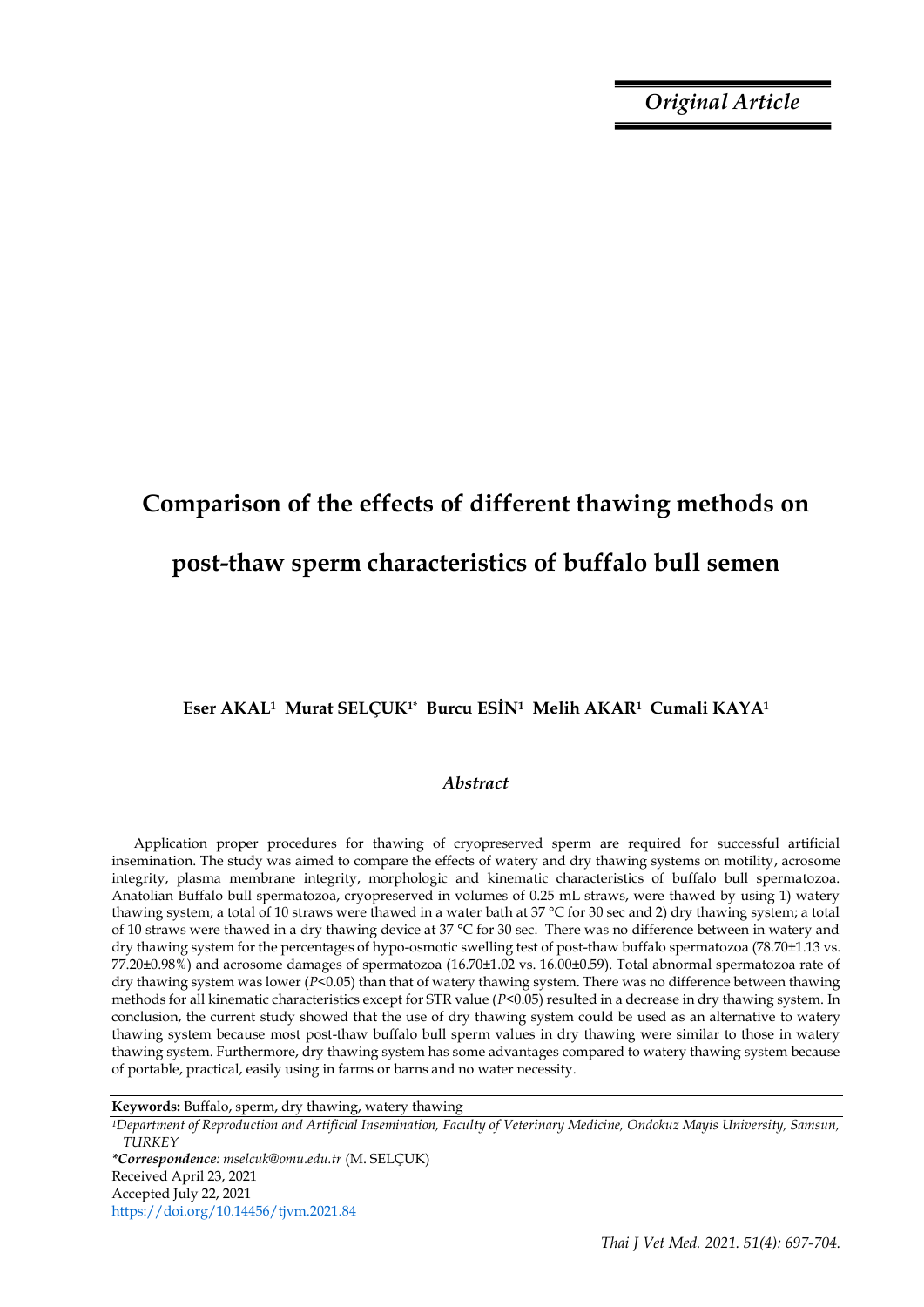#### *Introduction*

In many developing countries of the World, buffalo products (milk and meat) have major contributions to the rural economy (Warriach *et al.,* 2015; Devkota, 2018). Apart from milk and meat productions, buffaloes also provide draught powder (Warriach *et al.,* 2015). The World buffalo population is about 206 600 676 (FAO, 2019), and most population is located in Asia. Recently, Turkey's buffalo population is approximately 184 192 in 2019 (TUIK, 2019). Although buffaloes can utilize poor quality roughages and adapt to harsh environmental conditions, they have poor reproductive efficiency independently of their location Worldwide (Warriach *et al.,* 2015).

Artificial insemination is an important tool for assisted reproductive technology due to the improvement of the multiplication of buffaloes with high genetic potential (Baruselli and Carvalho, 2005). Freezing-thawing procedures of semen for artificial insemination can result in low post-thaw motility, viability, acrosome integrity (Kumar *et al.*, 2011). In artificial insemination, applying proper procedures for thawing of cryopreserved sperm is essential for maintaining optimum sperm parameters and fertilization capacity. Some researchers (Pace *et al.*, 1981; Dhami and Sahni, 1993; Sarıözkan *et al.*, 2009) have revealed significant correlations between postthaw sperm characteristics and fertility of cryopreserved spermatozoa. It is well known that besides the many factors that affected the post-thaw semen characteristics, thawing procedure (time and temperature) is crucial for post-thaw semen parameters. In other words, thawing procedure is as important as freezing procedure in terms of its impact on the survival of spermatozoa (DeJarnette *et al.*, 2000).

Raizada *et al.*, (1990) and Andrabi *et al.*, (2008) reported that buffalo bull spermatozoa were more vulnerable than cattle bull spermatozoa to potential detrimental effects of freezing and thawing procedure on spermatozoa fertilization. Difficulty in freezability of buffalo bull semen compared to cattle bulls may be caused by the differences between lipid ratio of the spermatozoa of bulls (Jain and Anand, 1976; Tatham, 2000). Spermatozoa plasma membrane integrity is assessed through the hypo-osmotic swelling test (HOST) that has been recognized as a reliable procedure for the evaluation of the functional status of the sperm plasma membrane. This technique indicates both the functional and structural status of the plasma membrane and is highly related to fertility (Tartaglione and Ritta, 2004).

Rao *et al.* (1986) stated that the optimal thawing rate was 37 °C for the 30 sec for the best sperm quality and fertility rate after thawing. When access to warm water is not available, alternative thawing procedures such as air thawing, artificial insemination gun thawing, or thawing in the water at different temperatures have been performed (Rao *et al.*, 1986; Correa *et al.*, 1996). The semen should be rapidly thawed because of increasing sperm motility (Lyashenko and Bashchenko, 2014). Dry thawing system may be easily used in farms and barns because it is portable, water is not needed for its operation, and it works with 12-13.6 V. It keeps the temperature at 37 °C for about 10 min

for thawing procedure. There are holes on its surface for both 0.25 and 0.50 mL straws, and also the catheter of artificial insemination.

The more number of motile spermatozoa providing an insemination dose means the more chances of spermatozoa reaching the oviduct for the selection of spermatozoa by the oviduct for fertilizing the oocyte. To the best of our knowledge the present study was the first study designed to compare the effects of watery and dry thawing systems at 37 °C for 30 sec on motility, acrosome integrity, plasma membrane integrity, morphologic and kinematic parameters of buffalo bull spermatozoa.

#### *Materials and Methods*

*Frozen semen:* Frozen Anatolian Buffalo bull spermatozoa (name of bull: Karahisar, identify number: TR30001442002, freezing date and place: 22.11.2018, Republic of Turkey Ministry of Agriculture and Forestry, International Center for Livestock Research and Training, Lalahan, Turkey) collected at the same date from the same bull and cryopreserved in volumes of 0.25 mL straws, kept in liquid nitrogen (standard storage procedure), were used in the study.

*Semen thawing:* A total of twenty straws (ten per each thawing procedure) were used for watery thawing system consisting of a water bath or for dry thawing system consisting of the dry thawing device. For both thawing systems, thawing procedure was applied at 37 °C and 30 sec. Whereas the first method is a conventional method for thawing of spermatozoa, the other is newly developed for thawing of spermatozoa (Figure 1). This system is portable and can be worked by a lighter socket of a car or vehicle (12-13.6 V).

#### *Thawing procedure:*

I. Watery thawing system: To thaw the semen samples, the straws (n=10) were immersed in water at 37 ºC for 30 sec in a waterbath.

II. Dry thawing system: To thaw the semen samples, the straws (n=10) were thawed by placing them in the oppropriate holes at  $37^{\circ}$ C for  $30^{\circ}$  sec. There are four round holes (the first for warming of catheter before AI, the second for straw by volume 0.50 mL, the third and fourth for straws by volume 0.25 mL) on top surface of the device of dry thawing system.

*Hypo-osmotic swelling test:* Hypo-osmotic swelling test was used to evaluate post-thaw functionality of the buffalo spermatozoa plasma membrane. HOST was performed using a 190 mOsm/kg hypo-osmotic solution (0.735 g sodium citrate and 1.351 g fructose in 100 ml distilled water). 500 μL of HOS solution prepared at 37°C was placed into eppendorf tube. 50 μL of semen sample was added to the HOS solution, and the mixture was incubated for 30 min at 37°C (Rasul *et al.,* 2001a). After incubation, a 5- μL semen sample drop was examined under a phase-contrast microscope (400×) assisted with a heating plate (37°C). A total of 200 spermatozoa were classified according to swelling and spiral tail status in spermatozoon (Figure 2).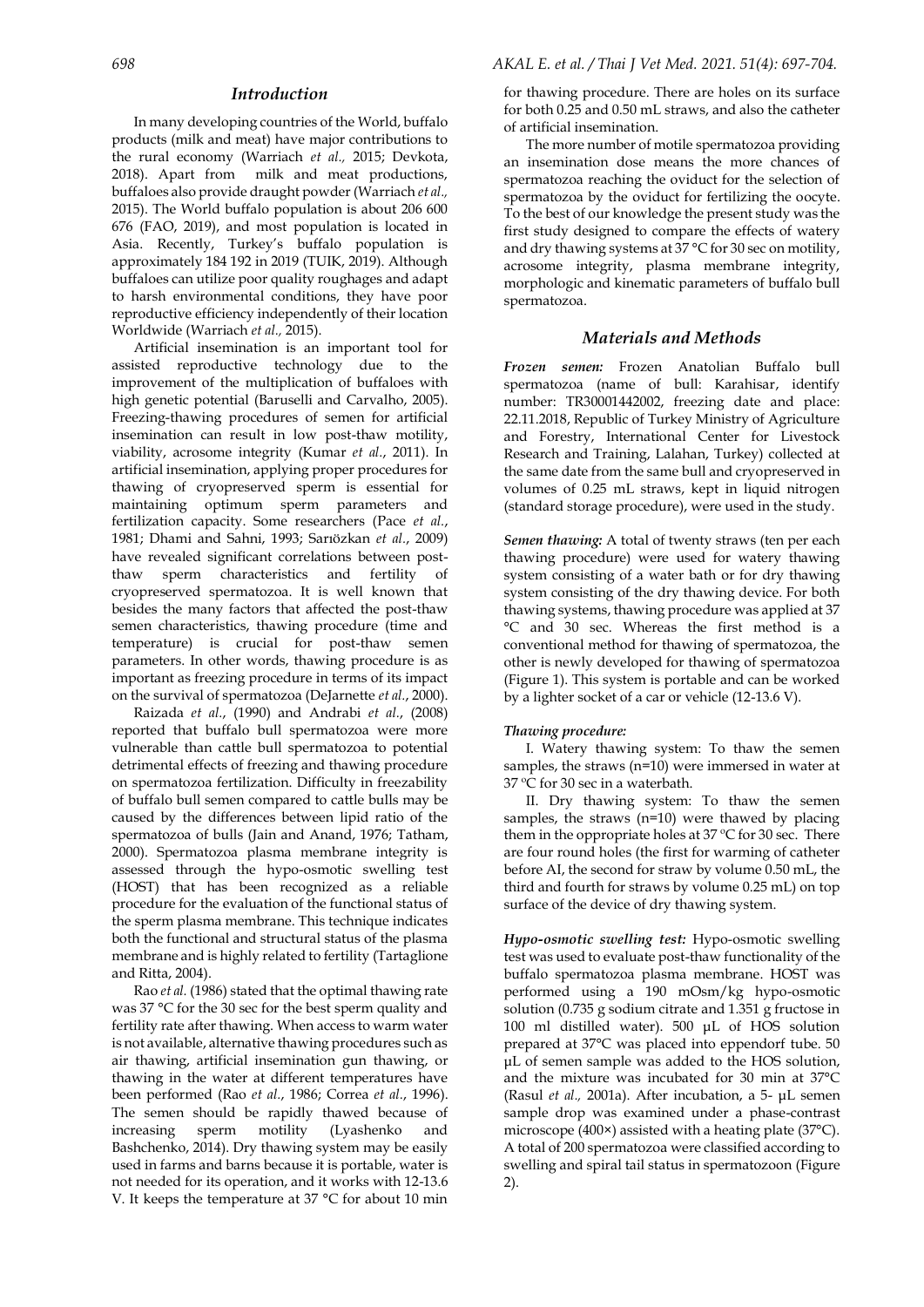

**Figure 1** Device of dry thawing method.



**Figure 2** Evaluation of plasma membrane integrity through HOST.

*Acrosomme integrity:* Fluorescein conjugated lectin Pisum sativum agglutinin (FITC-PSA) staining method described by Kumar *et al.*, (2016) was used for determining of damage of acrosome integrity in the study. For this, 20 µl semen was placed in 500 µl PBS and centrifuged at 1,500 rpm for 10 min. After centrifugation, the supernatant was discarded. The spermatozoa pellet was transferred into 250 µl PBS. One drop of it was dropped on a microscope slide for

the smear. After allowed the smear dried, it was fixed with paraformaldehyde (4%) at room temperature for 45 min. Dried slides were stained with FITC-PSA (50 µg / mL in PBS solution) in a dark place at room temperature for 20 min. After, the excess stain was washed off with bidistilled water, allow the slide to dry. A thin layer of glycerol was coated on the slide and examined under a fluorescence microscope (Figure 3).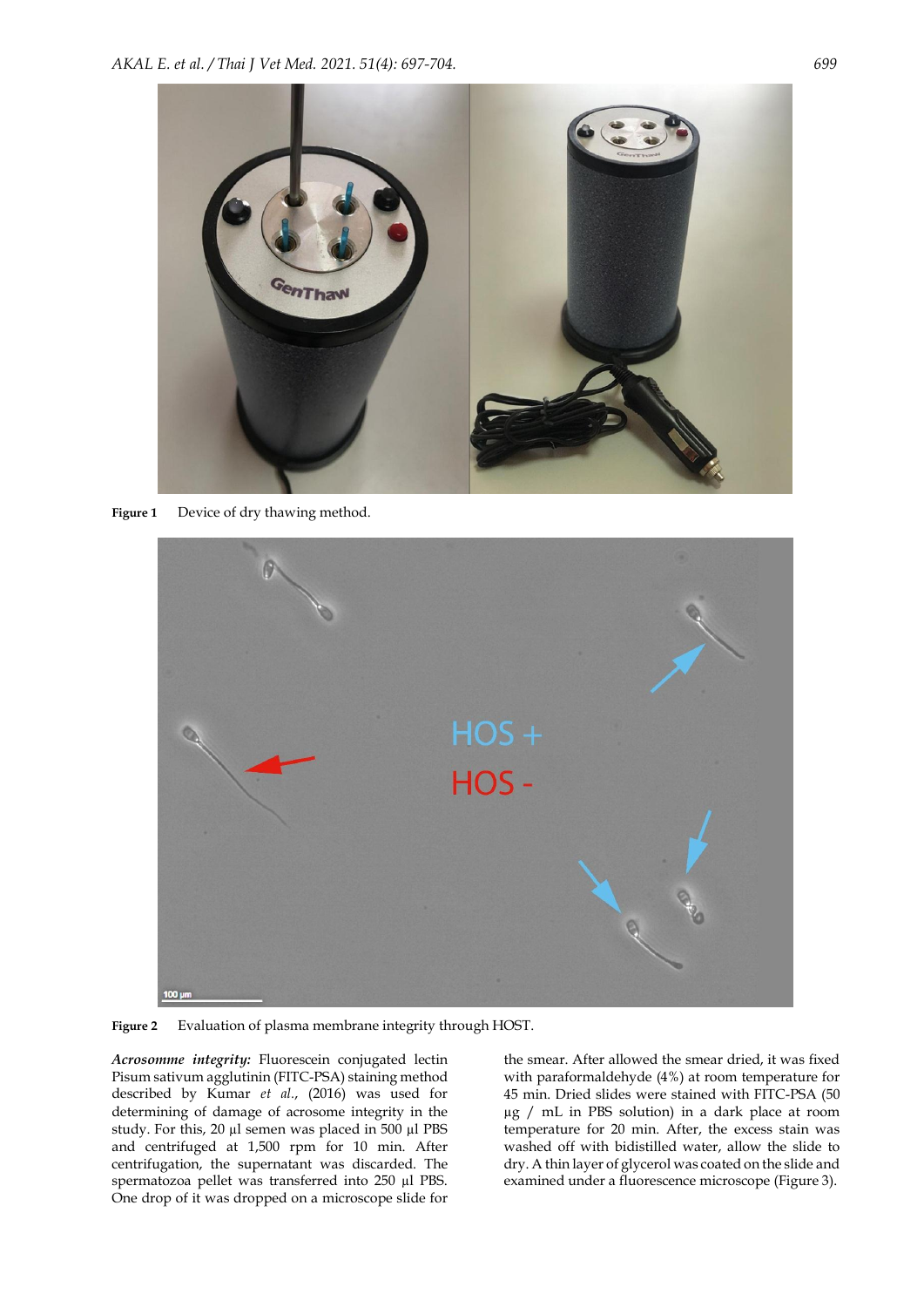

**Figure 3** Evaluation of acrosome integrity through FITC-PSA staining (IA ; Intact acrosome, DA ; Damage acrosome).

*Assessment of sperm motility and kinematic characteristics:* Total motility and progressive motility were evaluated with a CASA (Sperm Class Analyzer®, version 6.3.0.59, Microptic, Barcelona, Spain). The slide (Leja 20 μm) was placed onto a stage warmer set at 37 °C. At least five microscopic fields and 500 spermatozoa were analyzed for each sample. The instrument settings were 25 Hz frame rate and 25 frames captured per sample, with sperm cell detection based on head area of 25 µm<sup>2</sup> to 90 µm2. For kinematic characteristics of sperm movement; VSL (straight-line velocity, μm/s), VCL (curvilinear velocity, μm/s), VAP (average path velocity, μm/s), ALH (amplitude of lateral head displacement, μm), LIN (linearity, VSL/VCL  $\times$  100), WOB (wobble, VAP / VCL  $\times$  100), STR (straightness, VSL/VAP  $\times$  100), and BCF (beatcross frequency, hertz) were determined with the software system. Total motility (MOT) was defined as sperm cells with VCL > 15 mm/s, progressive motility (PROG) was defined as sperm cells with STR > 70 mm/s.

*Assessment of sperm morphology:* The morphology of spermatozoa was evaluated with a Spermac® (Stain Enterprise, P.O. Box12421, 0110, Onderstepoort, Republic of South Africa) stain kit with a 400x objective, blue filter microscope (Nikon, Eclipse, Tokyo, Japan). Briefly, a drop of semen was placed on a glass slide, and a thin smear was prepared and allow to air dry for about 5 min on a warm plate at 37°C. The slide was then fixed for 5 min and washed with

distilled water 5-6 times. Excess water was removed with a piece of filter paper, and the slide was placed into stain solution A for 2 min before being totally dried. This procedure was repeated for solutions B and C excepting the slide was placed into stain solutions B and C for 1 min. Finally, the slide was air-dried. After staining procedure, a total of 200 spermatozoa were evaluated for abnormal acrosome, head, mid-piece, and tail forms.

*Statistical analysis:* The data were summarized with describing as means  $(\overline{X}) \pm$  their standard error of means  $(S_{\overline{X}})$ . Comparisons of the groups were made by The Least Square Method. All statistic analysis and evaluations were made using SAS, (2009) statistic suits. The value of *P<0.05* was considered statistically significant.

### *Results*

The rates of abnormal spermatozoa, HOST positive and acrosome integrity of post-thaw buffalo spermatozoa thawed in watery and dry thawing system were presented in Table 1. There was no difference between in watery and dry thawing system for the percentages of HOST positive of post-thaw buffalo spermatozoa (78.70±1.13 vs. 77.20±0.98%) and acrosome damages of spermatozoa (16.70±1.02 vs. 16.00±0.59). Total abnormal spermatozoa rate of dry thawing system was lower (*P*<0.05) than that of watery thawing system. Motility rates and kinematic values of buffalo bull spermatozoa thawed in watery and dry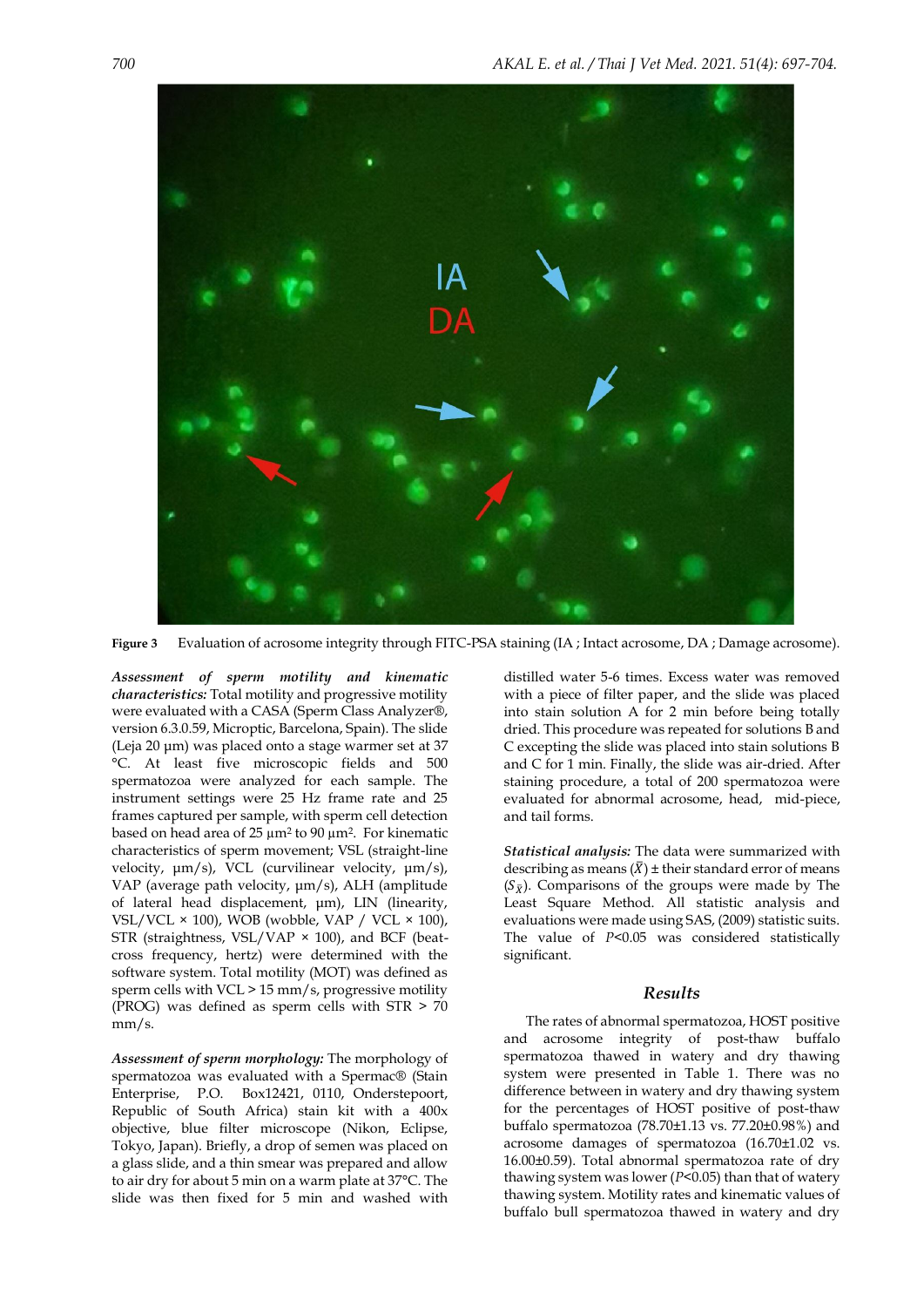#### *AKAL E. et al. / Thai J Vet Med. 2021. 51(4): 697-704. 701*

systems were given in Table 2. There was no difference between thawing methods for all kinematic characteristics except for STR value (*P*<0.05) resulted in a decrease in dry thawing system.

| Table 1 | Values (mean ± standard error of means) for buffalo bull sperm characteristics in watery and dry thawing |
|---------|----------------------------------------------------------------------------------------------------------|
|         | systems.                                                                                                 |

| <b>Parameters</b>                   |                          | <b>Watery Thawing System</b>        | Dry Thawing System                  |         |  |
|-------------------------------------|--------------------------|-------------------------------------|-------------------------------------|---------|--|
|                                     |                          | $\overline{X} \pm S_{\overline{X}}$ | $\overline{X} \pm S_{\overline{X}}$ | P value |  |
| $\mathcal{C}^0$<br>spermatozoa      | Acrosome                 | $1.90 \pm 0.31$                     | $1.70 \pm 0.33$                     | 0.668   |  |
|                                     | Head                     | $4.70 \pm 0.59$                     | $3.50 \pm 0.60$                     | 0.173   |  |
|                                     | Middle part              | $1.70 \pm 0.15$                     | $0.80 \pm 0.32$                     | 0.022   |  |
|                                     | Tail                     | $18.10 \pm 0.90$                    | 17.50±0.71                          | 0.608   |  |
| Abnormal                            | Total                    | $26.40 \pm 1.07$                    | $23.50 \pm 0.71$                    | 0.038   |  |
|                                     | <b>HOST Positive (%)</b> | 78.70±1.13                          | 77.20±0.98                          | 0.332   |  |
| Acrosome damages of spermatozoa (%) |                          | $16.70 \pm 1.02$                    | 16.00±0.59                          | 0.564   |  |

#### **Table 2** Motility rates (mean ± standard error of means) and kinematic values of buffalo bull sperm in watery and dry thawing system.

| Parameters         | <b>Watery Thawing System</b> | Dry Thawing System       | P value |
|--------------------|------------------------------|--------------------------|---------|
|                    | $X \pm S_{\overline{Y}}$     | $X \pm S_{\overline{Y}}$ |         |
| TM $(\%)$          | 79.23±1.78                   | 74.30±1.58               | 0.054   |
| PM $(\%)$          | 57.44±2.48                   | $53.15 \pm 2.00$         | 0.195   |
| $VCL$ ( $\mu$ m/s) | 90.83±6.52                   | 90.58±4.73               | 0.975   |
| $VAP$ ( $\mu$ m/s) | 79.25±6.38                   | 76.97±5.05               | 0.782   |
| $VSL ( \mu m/s )$  | 65.96±5.75                   | 63.30±4.80               | 0.726   |
| STR(%)             | 72.25±0.87                   | 68.98±1.02               | 0.025   |
| LIN(%)             | 61.66±1.34                   | 57.47±1.56               | 0.058   |
| WOB(%)             | 78.78±0.96                   | 75.75±1.24               | 0.069   |
| $ALH$ ( $\mu$ m)   | $2.22 \pm 0.08$              | $2.38 \pm 0.04$          | 0.108   |
| BCF(Hz)            | $6.47 \pm 0.16$              | $6.13 \pm 0.09$          | 0.094   |

TM: Total motility, PM: Progressive motility, VCL: Curvilinear velocity, VAP: Average path velocity, VSL: Straight-line velocity, STR: Straightness (VSL/VAP × 100), LIN: Linearity (VSL/VCL × 100), WOB: Wobble (VAP / VCL × 100), ALH : Amplitude of lateral head displacement, BCF : Beat-cross frequency.

#### *Discussion*

It has been known that a structural and biochemical active plasma membrane of spermatozoa required to accomplish capacitation, acrosome reaction and oocyte penetration processes. In the present study, the sperm plasma membrane integrity was assessed through the HOST recognized as a reasonable procedure for the evaluation of the functional status of the sperm plasma membrane. Tartaglione and Ritta (2004) mentioned that the functional and structural status of the plasma membrane of spermatozoa is highly related to fertility. Ansari *et al.* (2011) stated that the plasma membrane integrity rate of buffalo bull semen cryopreserved in

0.25 mL straw and thawed at 37 °C within 30 sec was 59.0%. Rastegarnia *et al.* (2013) reported that plasma membrane integrity of buffalo bull semen, thawed at 37 °C within 30 sec, was 61.3%. Gangwar *et al.* (2018) stated that post-thaw plasma membrane integrity of buffalo bull semen was 54.30%. In the present study, the results of the HOST values of spermatozoa in watery and dry thawing systems were similar to each other and higher than that of Ansari *et al.* (2011), Rastegarnia *et al.* (2013) and Gangwar *et al.* (2018).

The assessment of sperm morphology in different thawing methods is of particular importance due to the proper fertilization process. The intact acrosome has an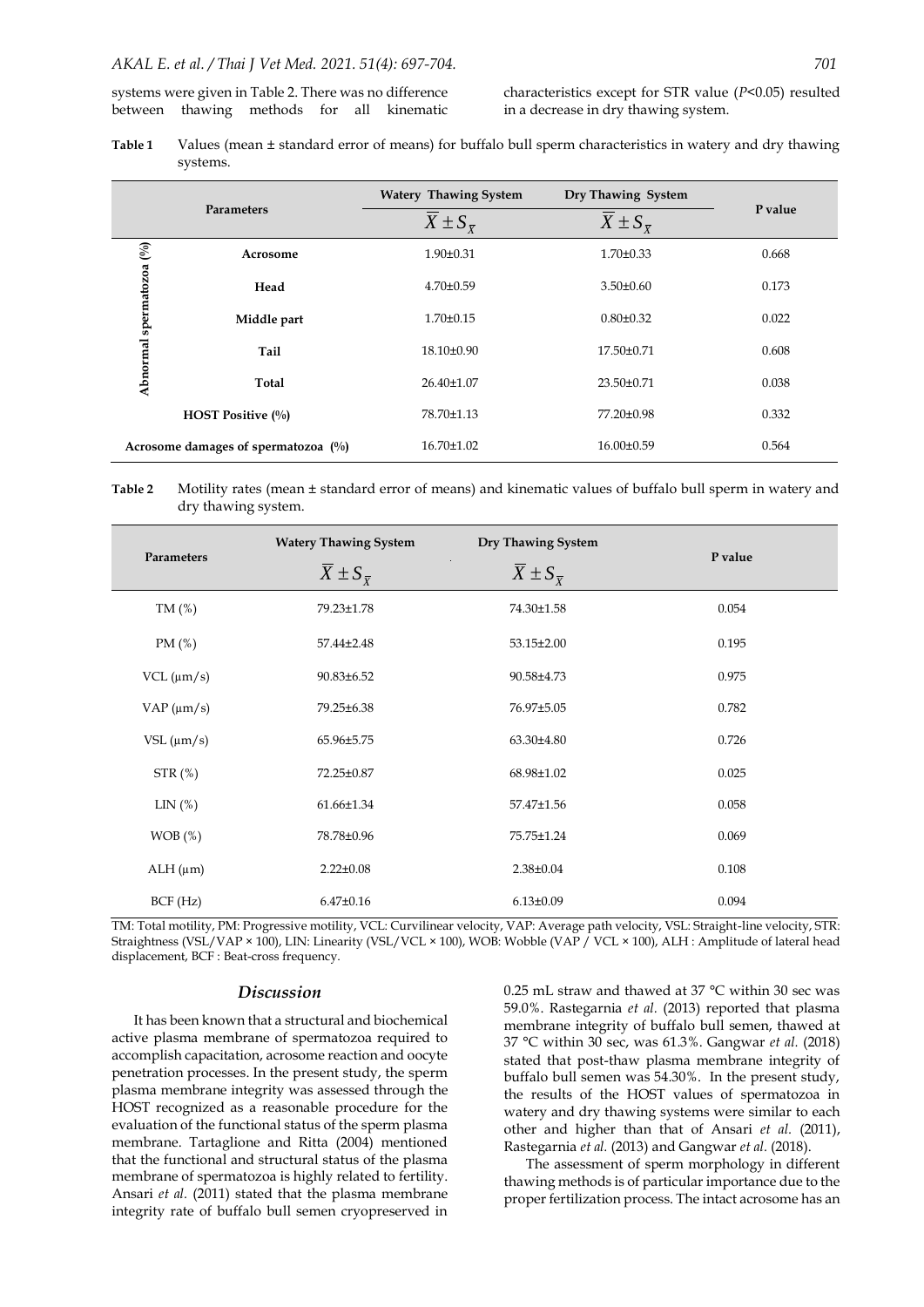importance for acrosome reaction, and it is required at the right time to facilitate fertilization process (Oura and Toshimori, 1990; Thomas *et al.*, 1997). Ahmed *et al.* (2017) stated that there was a positive correlation between fertility of preserved semen and the percentage of viable spermatozoa with intact acrosome. Medeiros *et al.* (2002) stated that the presence of intact acrosome was the key for fertilization and highly correlated with frozen semen fertility. Acrosome integrity may negatively be affected by thawing procedure of semen of buffalo (Rasul *et al.* 2001a). In the current study, there were no differences in the percentages of spermatozoa with intact acrosome among different thawing methods. The damages of acrosome integrity were mimicked that of previous studies reporting acrosome damages below 20% of buffalo bull semen (Rasul *et al.* 2001a; Kumar *et al.* 2016). The results for the post-thaw middle part defect and total abnormal spermatozoa rates thawed in watery system were higher compared to dry system. Sperm abnormality rates in the present study were compatible with the results of El-Sheshtawy *et al*. (2009); Scholkamy *et al*. (2009); El-Sheshtawy *et al*. (2010).

Mahmoud *et al.* (2013), who investigated the relationship between frozen-thawed sperm characteristics and fertility in buffalo bulls, reported that the motility and abnormality rates of post-thawed buffalo bull spermatozoa were 42.51 and 15.19%, respectively. El-Sheshtawy *et al.* (2010) stated that motility rates in buffalo bull sperm were between 36.0 and 43.0%. Ansari *et al.* (2011) noted that the motility of buffalo semen cryopreserved in 0.25 mL straw and thawed at 37 °C within 30 sec was 61.7%. Rastegarnia *et al.* (2013) determined that the motility and progressive motility of buffalo bull spermatozoa after thawing at 37 °C within 30 sec were 62.7 and 25.4%, respectively. Singh *et al.* (2017) reported that the spermatozoa motility of post-thawed semen ranged from 33.3 to 67.6% (mean 43.6%) in buffalo bulls. Postthawed sperm motility of the current study, including different thawing methods, was higher than that of Mahmoud *et al.* (2013), El-Sheshtawy *et al.* (2010), Ansari *et al.* (2011), Singh *et al.* (2017). The rate of abnormality of buffalo bull spermatozoa thawed in watery and dry thawing system was higher than that of Mahmoud *et al.* (2013). Progressive motility rate of post-thawed buffalo bull sperm of the different thawing methods of the present study was higher than that of Rastegarnia *et al.* (2013).

Gillan *et al.* (2005) reported that motility and progressive motility, kinematic characteristics, acrosome integrity, mitochondrial function, morphology, and morphometrics may be associated with fertility. Total and progressive sperm motility may be considered two major factors for accurate fertility predictors, but there are many other factors that cause influence on fertility (Rodríguez-Martínez, 2007). For this reason, CASA technology, developed in the mid-1980s (Bompart *et al.,* 2018; Gallagher *et al.,* 2018), provides more useful information about the specific sperm quality variables based on objective measurements (Valverde and Madrigal-Valverde, 2018; Yániz *et al.,* 2018a; Yániz *et al.,* 2018b). The pattern of spermatozoa motion reflects exposure to the

## *702 AKAL E. et al. / Thai J Vet Med. 2021. 51(4): 697-704.*

biochemical environment and physical conditions. Freezing and thawing of spermatozoa can cause damages to motion characteristics (visual or computerized motility and curvilinear velocity), plasma membrane integrity, and the acrosomal ridge of buffalo spermatozoa (Rasul *et al.*, 2001b). Some researchers (Kumar *et al.*, 2014; Singh *et al.*, 2017) reported that the relationship between sperm kinematics and their relationship with fertility was not clearly established in buffalo bulls. In the present study, the rates of spermatozoa motility and progressive motility and all kinematic parameters except for STR value were not affected by different thawing methods. Singh *et al.* (2017) reported that spermatozoa STR value from high fertile bulls was about 70%. Although it was observed that sperm STR value was higher in the watery thawing method than the dry thawing system, the STR values of buffalo bull sperm obtained from both the watery and dry thawing systems in our study were compatible with the result of Singh *et al.* (2017).

In conclusion, the current study showed that dry thawing as an alternative to watery thawing may be used for frozen buffalo bull semen because most the frozen-thawed sperm values in dry thawing were similar to those in watery thawing. Dry thawing has some advantages compared to watery system because of portable, practical, easily using farms and barns, and no water necessity.

## *Acknowledgments*

The authors would like to thank the GENOVET Company for supplying the dry thawing device.

## *References*

- Ahmed H, Andrabi SMH, Anwar M and Jahan S 2017. Use of post-thaw semen quality parameters to predict fertility of water buffalo (Bubalus bubalis) bull during peak breeding season. Andrologia. 49 (4): e12639. https://doi.org/10.1111/and.12639
- Andrabi SMH, Ansari MS, Ullah N, Anwar M, Mehmood A and Akhter S 2008. Duck egg yolk in extender improves the freezability of buffalo bull spermatozoa. Anim Reprod Sci. 104: 427–433.
- Ansari MS, Rakha BA, Andrabi SM and Akhter S 2011. Effect of straw size and thawing time on quality of cryopreserved buffalo (Bubalus bubalis) semen. Reproductive biology. 11(1): 49-54.
- Baruselli PS and Carvalho NAT, 2005. Biotechnology of reproduction in buffaloes (Bubalus bubalis). Brazilian J Anim Breed. 29: 4-17.
- Bompart D, García-Molina A, Valverde A, Caldeira C, Yániz J, Núñez de Murga M and Soler C 2018. CASA-Mot technology: how results are affected by the frame rate and counting chamber. Reproduction, Fertility and Development. 30(6): 810-819. DOI: https://doi.org/10.1071/RD17551
- Correa JR, Rodriguez MC, Patterson DJ and Zavos PM 1996. Thawing and processing of cryopreserved bovine spermatozoa at various temperatures and their effects on sperm viability, osmotic shock and sperm membrane functional integrity.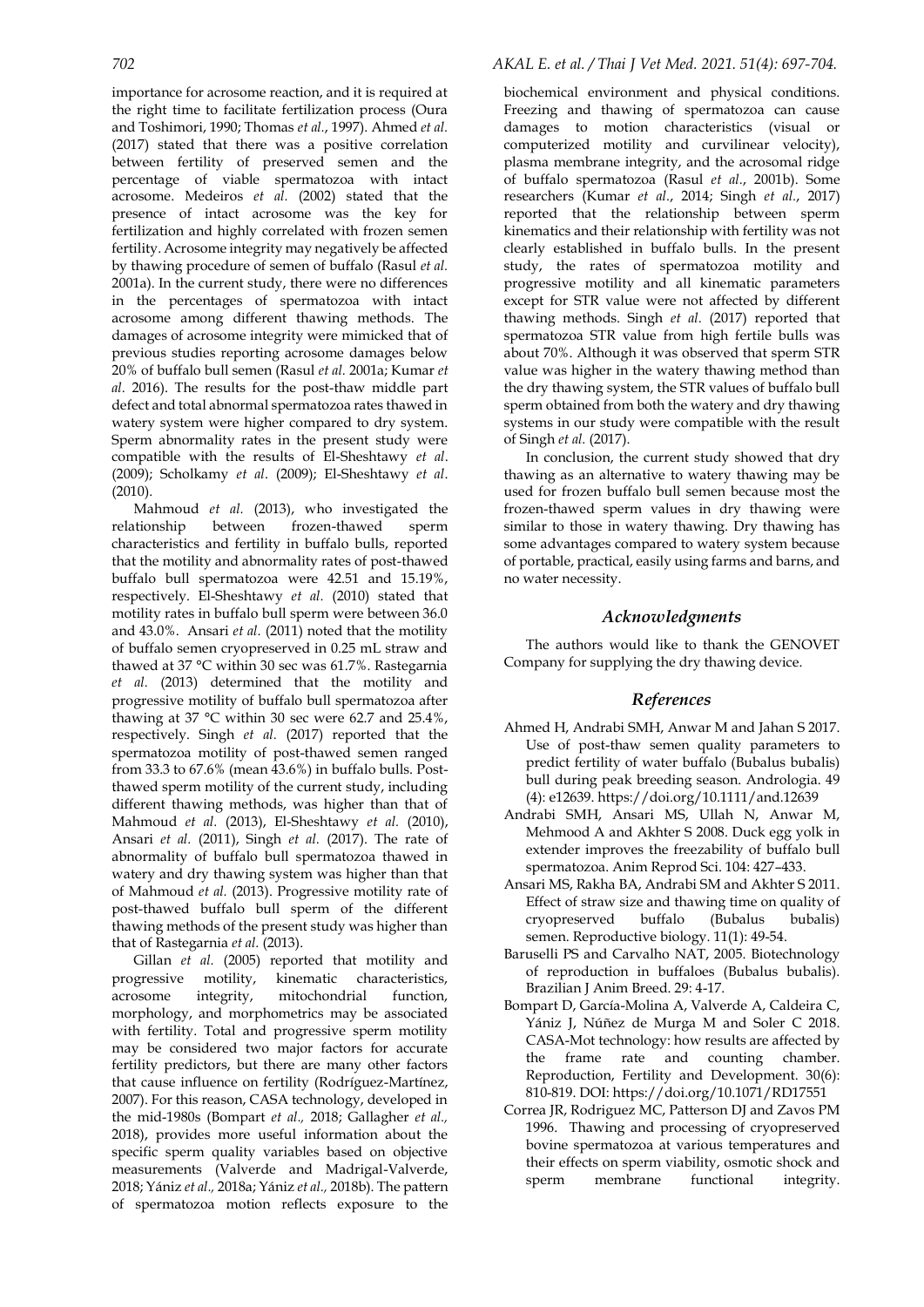Theriogenology. 46(3): 413-420. doi: 10.1016/0093- 691X(96)00163-X

- DeJarnette JM, Barnes DA and Marshall CE 2000. Effects of pre-and post-thaw thermal insults on viability characteristics of cryopreserved bovine semen. Theriogenology. 53(6): 1225-1238.
- Devkota B 2018. Association of nutritional status to reproductive performance in buffaloes. J. Agric. Forest University. 2: 1-7.
- Dhami AJ and Sahni KL 1993. Evaluation of different cooling rates, equilibration periods and diluents for effects on deep-freezing, enzyme leakage and fertility of taurine bull spermatozoa. Theriogenology. 40(6): 1269-1280. doi: 10.1016/0093-691X(93)90297-I
- El-Sheshtawy RI, El-Natat WS and El-Sisy GA 2009. Im-provement of buffalo bulls semen cryopreservation by adding low density lipoprotein to diluents. Egypt J. Basic. Appl. Physiol. 8: 33-40.
- El-Sheshtawy RI, El-Sisy GA, Mohamed AA and El-Natat WS 2010. Effect of egg yolk from different avian species on cryopreservability of buffalo semen. Global J. Biotechnol. Biochem. 5: 211-215.
- FAO 2019, http://www.fao.org/faostat/en/#data/ QA, Accessed February 01, 2021.
- Gallagher MT, Smith DJ and Kirkman-Brown JC 2018. CASA: tracking the past and plotting the future. Reproduction, Fertility and Development. 30(6): 867-874. DOI: https://doi.org/10.1071/ RD17420.
- Gangwar C, Saxenab A, Patelb A, Singhb SP, Yadavb S, Kumara R and Singh V 2018. Effect of reduced glutathione supplementation on cryopreservation induced sperm cryoinjuries in Murrah bull semen. Animal Reproduction Science. 192: 171–178. https://doi.org/10.1016/j.anireprosci.2018.03.005
- Gillan L, Evans G and Maxwell WMC 2005. Flow cytometric evaluation of sperm parameters in relation to fertility potential. Theriogenology. 63(2): 445-457. DOI: https://doi.org/10.1016/j. theriogenology.2004.09.024
- Jain YC and Anand SR 1976. The lipids of buffalo spermatozoa and seminal plasma. J Reprod Fert. 47: 255–260.
- Kumar D, Kumar P, Singh P, Yadav SP, Sarkar SK, Bharadwaj A and Yadav PS 2014. Characteristics of frozen thawed semen in predicting the fertility of buffalo bulls. Indian J Anim Sci. 84: 389–392.
- Kumar R, Jagan Mohanarao G and Atreja SK 2011. Freeze-thaw induced genotoxicity in buffalo (Bubalus bubalis) spermatozoa in relation to total antioxidant status. Mol Biol Rep. 38: 1499-1506.
- Kumar D, Kumar P, Singh P, Yadav SP and Yadav PS 2016. Assessment of sperm damages during different stages of cryopreservation in water buffalo by fluorescent. Cytotechnology. 68: 451– 458.
- Lyashenko A and Bashchenko M 2014. Effect of different thawing procedures on the quality and fertility of the bull spermatozoa. Research Journal of Animal Science. 8 (3-6): 18-23. doi: 10.36478/rjnasci.2014.18.23
- Mahmoud KGM, El‐Sokary AAE, Abou El‐Roos MEA, Abdel Ghaffar AD and Nawito M 2003. Sperm characteristics in cryopreserved buffalo bull semen

and field fertility. Iranian Journal of Applied Animal Science. 3(4): 777-783

- Medeiros CMO, Forell F, Oliveira ATD and Rodrigues JL 2002. Current status of sperm cryopreservation: why isn't it better? Theriogenology. 57: 327–344.
- Oura C and Toshimori K 1990. Ultrastructural studies on the fertilization of mammalian gametes. International Review of Cytology. 122: 105–151.
- Pace MM, Sullivan JJ, Elliott FI, Graham EF and Coulter GH 1981. Effects of thawing temperature, number of spermatozoa and spermatozoal quality on fertility of bovine spermatozoa packaged in 5 ml French straws. Journal of Animal Science. 53(3): 693-701. doi: 10.2527/jas1981.533693x
- Raizada BC, Sattar A and Pandey MD 1990. A comparative study of freezing buffalo semen in two dilutors. In Proceedings of II World Buffalo Congress held in India during 12-16 December 1988 (volume III). Indian Society of Buffalo Development and Indian Council of Agricultural Research. Physiology and reproduction. 66-74.
- Rao AN, Haranath GB, Sekharam GS and Rao JR 1986. Effect of thaw rates on motility, survival and acrosomal integrity of buffalo spermatozoa frozen in medium French straws. Animal Reproduction Sci. 12(2): 123-129.
- Rastegarnia A, Shahverdi A, Topraggaleh TR, Ebrahimi B and Shafipour V 2013. Effect of different thawing rates on post-thaw viability, kinematic parameters and chromatin structure of buffalo (Bubalus bubalis) spermatozoa. Cell Journal (Yakhteh). 14(4): 306.
- Rasul Z, Ahmad N and Anzar M 2001a. Changes in motion characteristics, plasma membrane integrity, and acrosome morphology during cryopreservation of buffalo spermatozoa. J Androl. 22(2): 278-283.
- Rasul Z, Anzar M, Jalali S and Ahmad N 2001b. Effect of buffering system on post-thaw motion characteristics, plasma membrane integrity and acrosome morphology of buffalo spermatozoa. Anim Reprod Sci. 31-41.
- Rodríguez-Martínez H 2007. State of the art in farm animal sperm evaluation. Reproduction, Fertility, and Development. 19(1): 91-101. Retrieved from http://www.ncbi.nlm.nih.gov/pubmed/17389138
- Sarıözkan S, Bucak MN, Tuncer PB, Ulutaş PA and Bilgen A 2009. The influence of cysteine and taurine on microscopic–oxidative stress parameters and fertilizing ability of bull semen following cryopreservation. Cryobiology. 58(2): 134-138. doi: 10.1016/j.cryobiol.2008.11.006
- SAS 2009. SAS Stat Sofware. SAS Campus Drive Cary, NC. 27513, USA.
- Scholkamy TH, Mahmoud KGM, El-Zohery FA and Ziada MS 2009. Evaluation of sephadex filtration for freezability and *in vitro* fertilizing ability of buffalo semen. Global. Vet. 3: 144-150.
- Singh RK, Kumaresan A, Mir MA, Kumar P, Chhillar S, Tripathi UK and Mohant TK 2017. Computer assisted sperm analysis: Relationship between the movement characteristics of buffalo spermatozoa and sire fertility. Indian Journal of Animal Research. 51(4): 660-664.